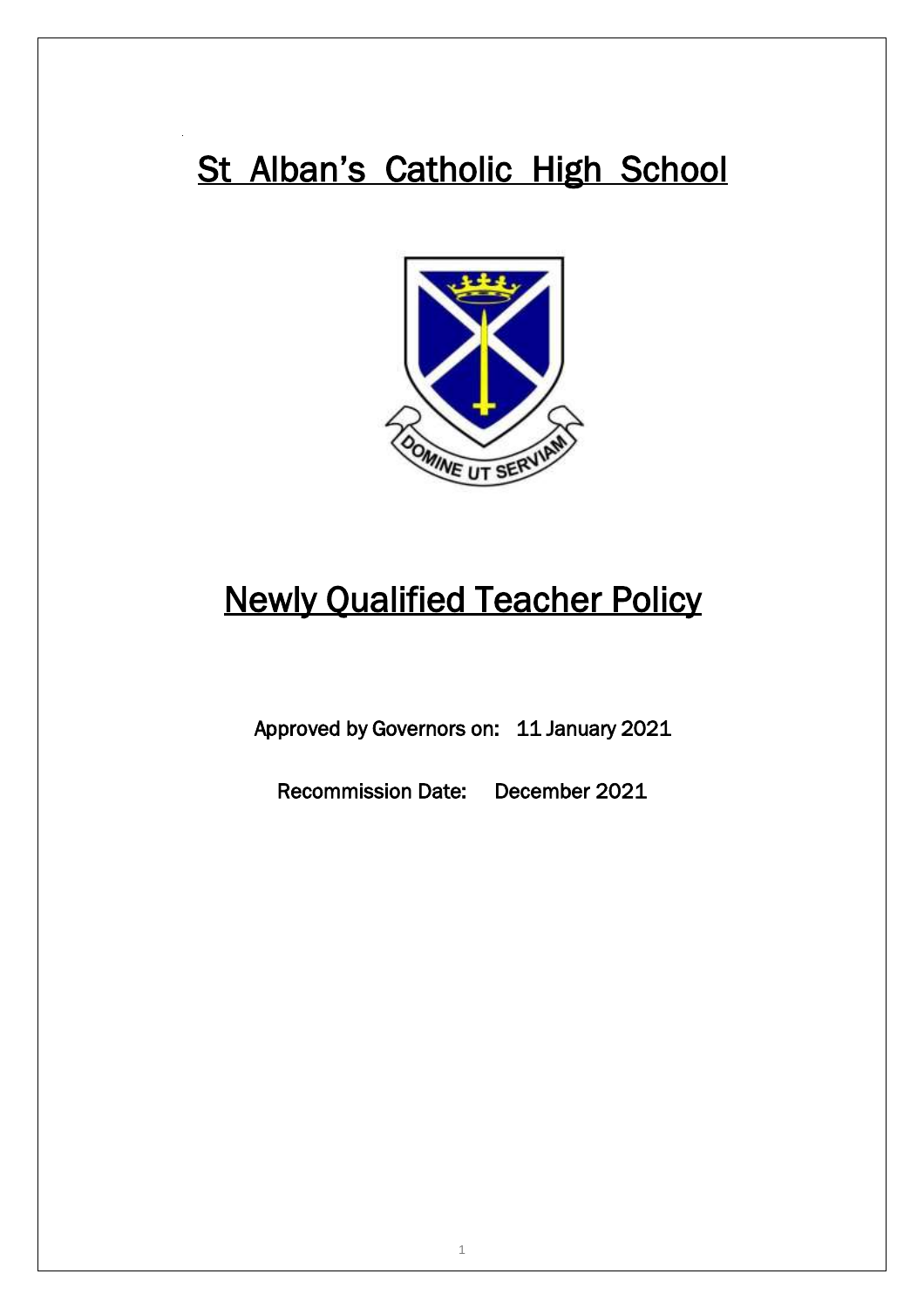# **Contents**

# <span id="page-1-0"></span>Section 1 Aims

The school will:

- Run a NQT induction programme that meets all the statutory requirements
- Provide NQTs with a supportive environment that develops them and equips them with the tools to be effective and successful teachers
- Ensure all staff understand their role in the induction programme

# <span id="page-1-1"></span>Section 2 Legislation and statutory guidance

This policy is based on the Department for Education's statutory guidance *[Induction for Newly Qualified](https://www.gov.uk/government/publications/induction-for-newly-qualified-teachers-nqts)  [Teachers \(England\)](https://www.gov.uk/government/publications/induction-for-newly-qualified-teachers-nqts) and [The Education \(Induction Arrangements for School Teachers\) \(England\) Regulations](http://www.legislation.gov.uk/uksi/2012/1115/contents/made)  [2012.](http://www.legislation.gov.uk/uksi/2012/1115/contents/made)*

The 'relevant standards' referred to below are the [Teachers' Standards](https://www.gov.uk/government/publications/teachers-standards).

This policy complies with our funding agreement and articles of association.

# <span id="page-1-2"></span>Section 3 The induction programme

3.1 For a full-time NQT, the induction programme will typically last for a single academic year. Part-time NQTs will serve a full-time equivalent.

The programme is quality assured by Suffolk Local Authority.

3.2 Each NQT will:

- Be provided with the necessary employment tasks, experience and support to enable them to demonstrate satisfactory performance against the relevant standards throughout, and by the end of, the induction period
- Have an appointed induction mentor, who will have qualified teacher status (QTS)
- Have a reduced timetable to allow them to undertake activities in their induction programme, with no more than 90% of the timetable of our existing teachers on the main pay range
- Regularly teach the same class or classes
- Take part in similar planning, teaching and assessment processes to other teachers working in similar posts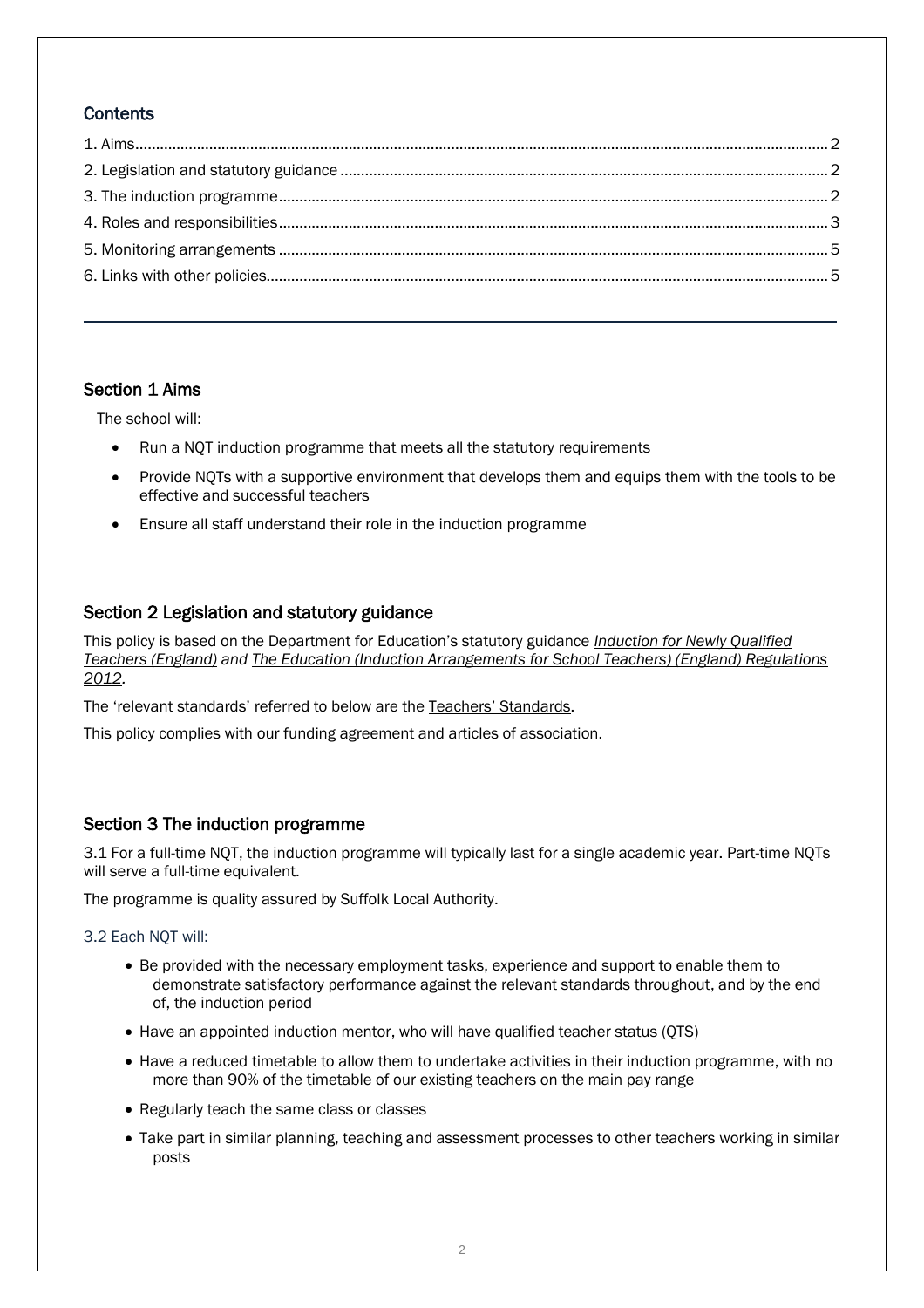- Not be given additional non-teaching responsibilities without appropriate preparation and support
- Not have unreasonable demands made upon them
- Not normally teach outside the age range and/or subjects they have been employed to teach
- Not be presented with unreasonably demanding pupil discipline problems on a day-to-day basis

## 3.2 Support for NQTs

We support NQTs with:

- Their designated induction mentor, who will provide day-to-day monitoring and support, and coordinate their assessments
- Observations of their teaching at regular intervals, and follow-up discussions with prompt and constructive feedback
- Regular professional reviews of their progress, to take place during a protected mentor meeting once per fortnight at which we will review their objectives and revise them in relation to the relevant standards and their current needs and strengths
- Chances to observe experienced teachers, either within the school or at another school with effective practice

#### 3.3 Assessments of NQT performance

Formal assessment meetings will take place termly, undertaken by the induction mentor in partnership with the school NQT & ITT lead.

These meetings will be informed by clear and transparent evidence gathered during the preceding assessment period, and drawn from the NQT's work as a teacher and from their induction programme. Copies of the evidence relied on will be provided to the NQT and the appropriate body, clearly showing how the NQT is performing against the relevant standards.

At the end of the programme, NQTs will take part in a final formal assessment meeting. The outcomes of this meeting will be used by the headteacher to decide whether the NQT's performance is satisfactory against the relevant standards. The decision will be written up in a final assessment form.

The NQT can add their own comments to this final form.

The form will then be sent to the appropriate body, who will make the final decision on whether the NQT has passed their induction period.

#### 3.4 At-risk procedures

If it becomes clear the NQT is not making sufficient progress, additional monitoring and support measures must be put in place immediately, meaning:

- Areas in which improvement is needed are identified
- Appropriate objectives are set to guide the NQT towards satisfactory performance
- An effective support programme is put in place by the induction mentor and school NQT/ITT lead to help the NQT improve their performance

If there are still concerns about the NQT's progress at their next formal assessment, so long as it is not the final assessment, the school NQT lead will discuss this with the NQT, updating objectives as necessary and giving details of the improvement plan for the next assessment period.

# <span id="page-2-0"></span>Section 4 Roles and responsibilities

4.1 Role of the NQT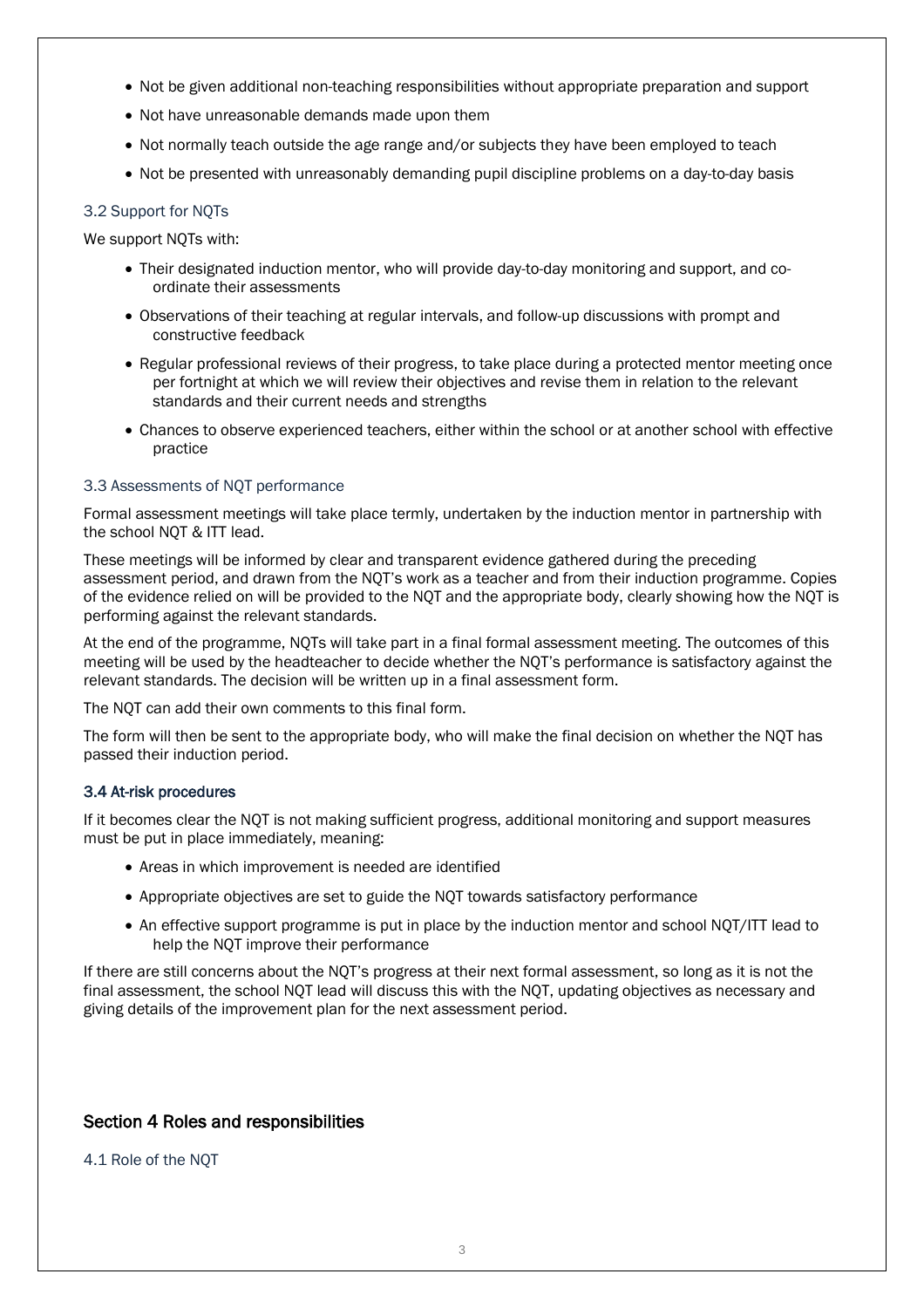The NQT will:

- Provide evidence that they have QTS and are eligible to start induction
- Meet with their induction mentor at the start of the programme to discuss and agree priorities, and keep these under review
- Agree with their induction mentor how best to use their reduced timetable allowance
- Provide evidence of their progress against the relevant standards
- Participate fully in the school CPPD programme
- Participate in scheduled classroom observations, progress reviews and formal assessment meetings
- Keep copies of all assessment forms
- When the NQT has any concerns, they will:
- Raise these with their induction mentor as soon as they can
- Consult with their contact at the Local Authority and FKTSA at an early stage if there are difficulties in resolving issues with their tutor or within the school

### 4.2 Role of the headteacher

The NQT/ITT lead will:

- Check that the NQT has been awarded QTS and whether they need to serve an induction period
- Notify the appropriate body (Local Authority and FKTSA when an NOT is taking up a post and undertaking induction
- Make sure the NQT's post is suitable according to statutory guidance (see section 3.1 above)
- Ensure the induction mentor is appropriately trained and has sufficient time to carry out their role effectively
- Ensure the NQT's progress is reviewed regularly, including through observations and feedback of their teaching
- Ensure that formal assessments are carried out and reports completed and sent to the appropriate body
- Maintain and keep accurate records of employment that will count towards the induction period
- Make a recommendation to the Local Authority and FKTSA on whether the NQT's performance against the relevant standards is satisfactory
- Participate in quality assurance procedures of the induction programmes
- Keep all relevant documentation, evidence and forms on file for 6 years

#### 4.3 Role of the induction mentor

The induction mentor will:

- Provide guidance and effective support to the NQT, including coaching and mentoring
- Carry out regular progress reviews throughout the induction period
- Undertake formal assessment meetings during the induction period, coordinating input from other colleagues as appropriate
- Inform the NQT during the assessment meeting of the judgements to be recorded on their formal assessment record and invite the NQT to add their own comments
- Ensure that the NQT's teaching is observed and feedback is provided